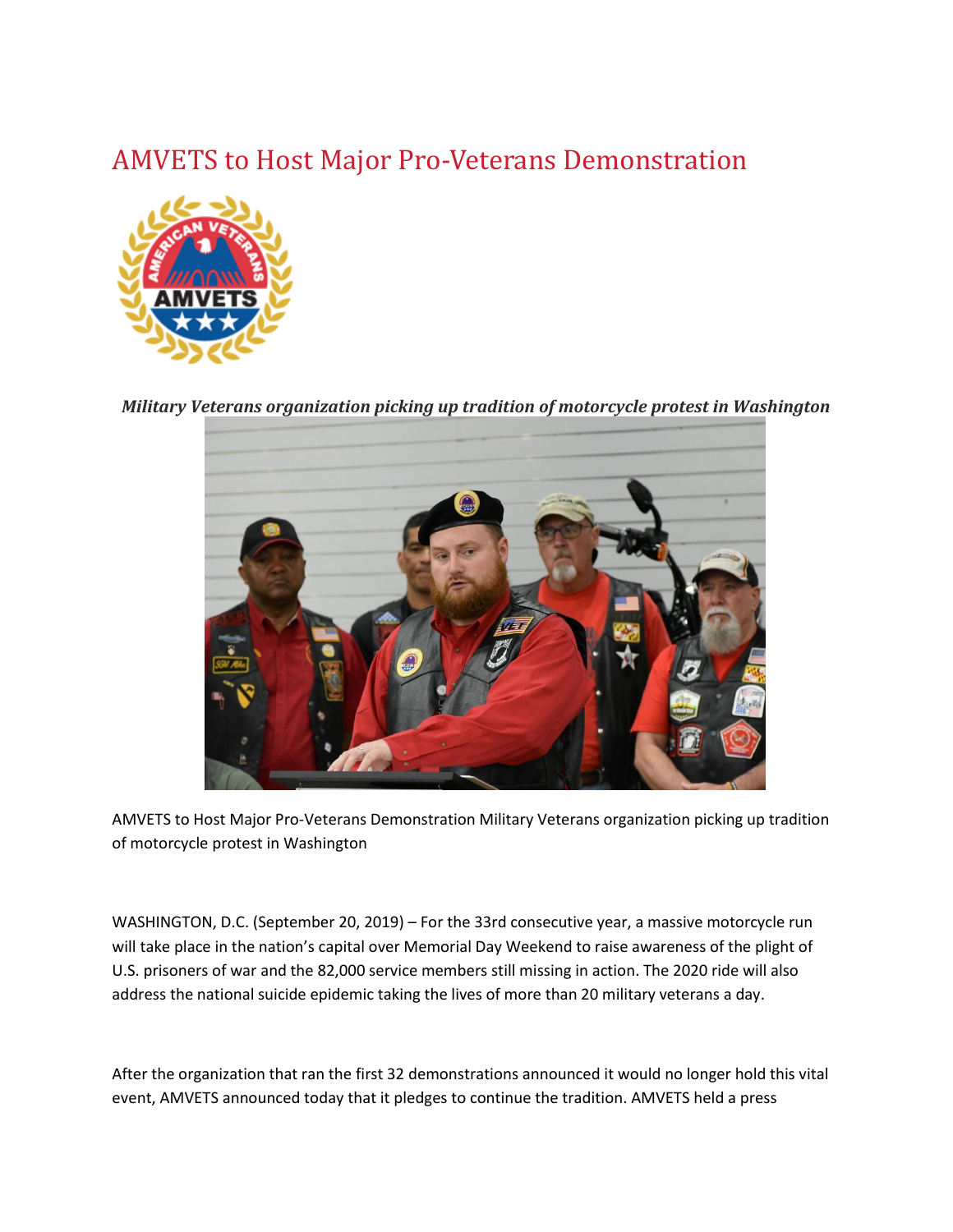conference today, detailing plans for the 2020 demonstration ride, including a new name and an expanded mission.

At the press conference, intentionally coinciding with National POW-MIA Recognition Day and National Suicide Prevention Month, AMVETS leaders annouced they will call the 2020 event the "Rolling to Remember" Demonstration Run.

In addition to demanding accountability from the government for service members missing in action, AMVETS announced the 2020 demonstration will also focus on the veterans suicide epidemic.

"There is another group of veterans and service members who are also prisoners — of a different type of war — and who also become missing in action. These men and women are fighting a war within themselves, battling to find peace and escape from

pain, guilt, depression, addiction, isolation, a lost identity, family problems, and torment as a result of trauma, in an effort to triumph over the deceptively alluring escape that suicide offers," said AMVETS Chief Advoaccy Officer Sherman Gillums Jr.

In close partnership with several other patriotic organizations, AMVETS is organizing what is expected to be the nation's largest political demonstration of 2020 and the world's largest one-day motorcycle event.

Three days of meaningful events in Washington, culminating with the motorcycle ride May 24, will be specifically focused on raising awareness of the issues impacting our warriors, their families and their survivors.

Events are scheduled to begin May 22. A stage will be active on the steps of the famed Lincoln Memorial from early Friday afternoon through Sunday, featuring personal accounts of these issues, notable speakers, Gold Star families and entertainment. The message will be clear throughout: we will never forget our POWs and MIAs, and we won't stop fighting for real solutions to the suicide crisis.

"This will not be a party. It is a serious demonstration to bring awareness and accountability for POWs and MIAs left behind and suicide prevention," AMVETS National Executive Director Joe Chenelly said. "Millions of motorcycle-riding patriots from all walks of life, from every corner of the United States, and even from other countries, have spent their Memorial Day weekends for the past three-plus decades in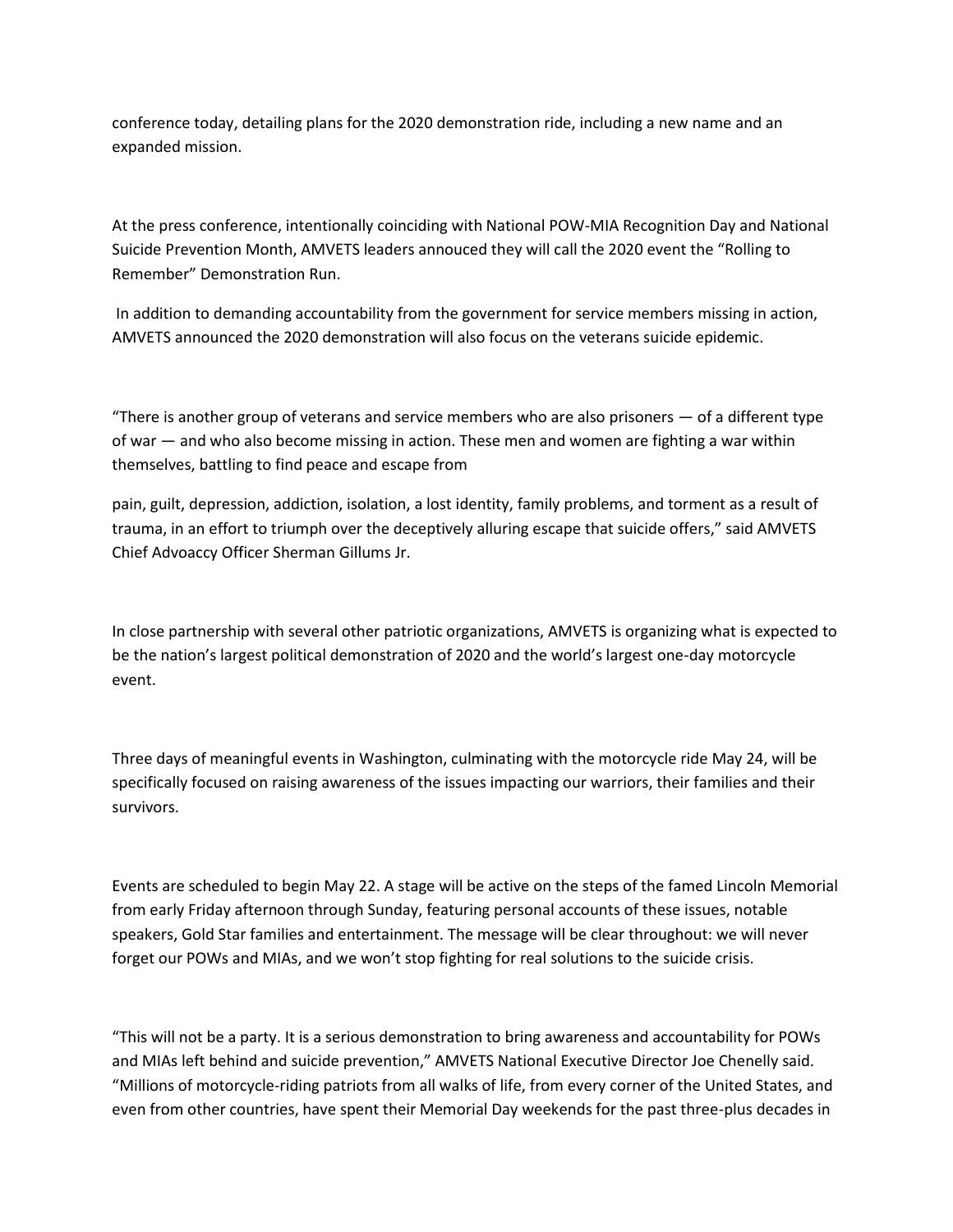our nation's capital because they want to make a real difference. This event will ensure those who take part are making a difference."

Other associated events will include a special "Blessing of the Bikes" ceremony at the Washington National Cathedral and a nighttime vigil at the National Vietnam Veterans Memorial May 22.

"We project participation in the three-day event, including many who will not be on motorcycles, to exceed a million American voters," said AMVETS National Commander Jan Brown. "We expect the number of motorcycles taking part to be in the hundreds of thousands coming in from all over the United States and even other countries."

Through funding provided by AMVETS, as well as donations and sponsorships, the ride and all associated events will be free for participants. All is open to the public and everyone interested in supporting our service members, veterans, and their families is invited.

"This collaborative effort will ensure these patriots are able to make a meaningful impact on veterans advocacy, have a dedicated route on which to ride together, safe places to park at the National Mall and to continue a renowned tradition, reviving awareness for prisoners of war and those missing in action, as well as the national

veteran suicide crisis, where an average of 22 veterans take their lives daily," Brown said.

AMVETS is crowdsourcing the inaugural patch design, inviting those who would like to submit designs to ride@amvets.org. The winning design will be announced on Veterans Day 2019.

Commander Brown also mentioned Friday that AMVETS will publish an up-to-date list showing which lawmakers are displaying the POW-MIA flag outside their offices on Capitol Hill. AMVETS expects the list to be finalized and available at amvets.org by this Veterans Day.

"The number of offices displaying the POW-MIA flag has dropped from nearly all to just about half over the past 10 years," said Brown. "That's unacceptable. Perhaps they didn't realize how meaningful and purposeful it is to display that flag. I hope that by the time 'Rolling To Remember' is upon us, 100 percent of the offices will have it up, properly."